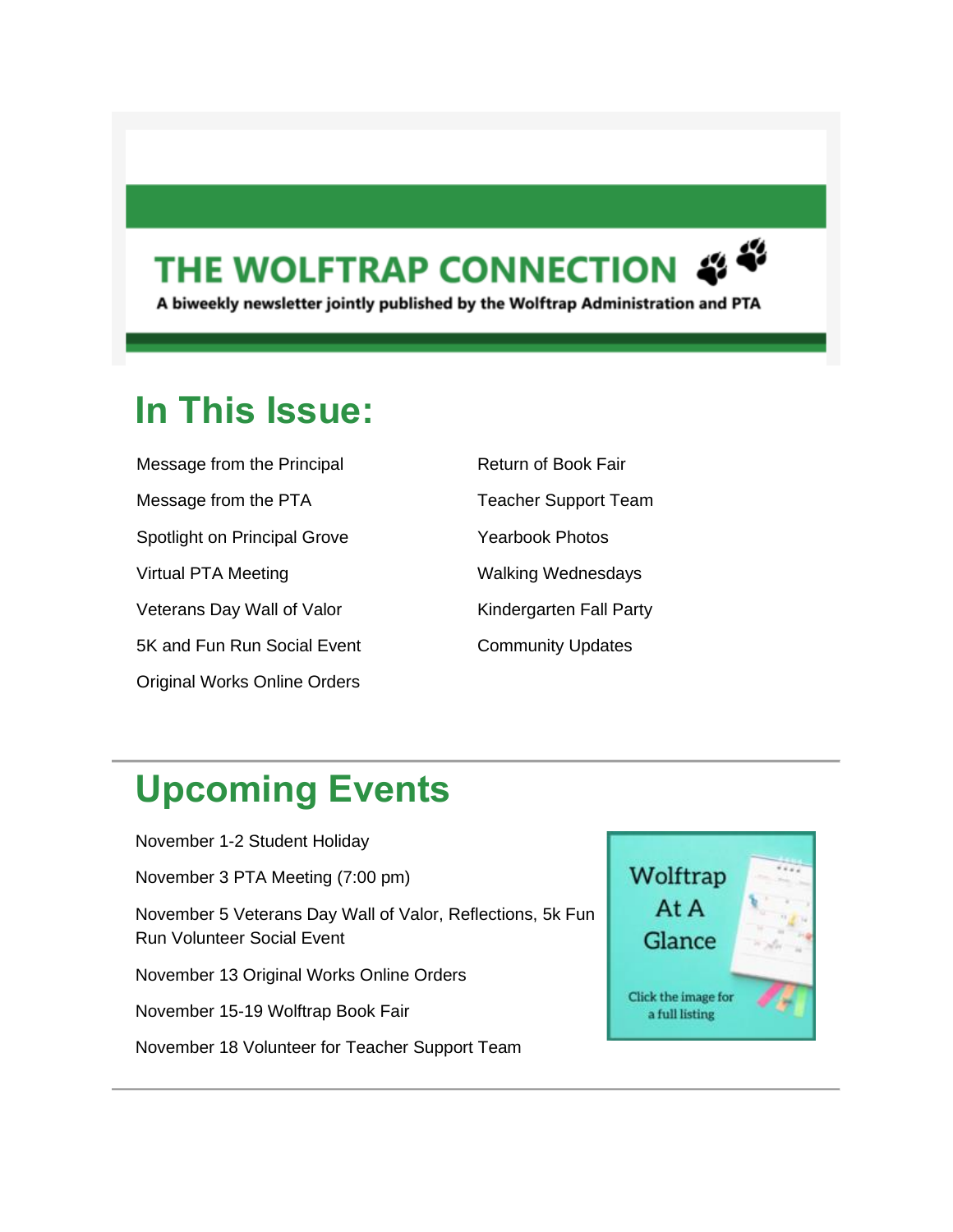| Sunday             | Monday                 | November 2021<br>Tuesday          | Wednesday                                    | October <sup>121</sup><br>SMTWTF<br>s<br>1<br>789<br>5<br>$\ddot{\phantom{a}}$<br>10 11 12 13 14 15 16<br>17 18 19 20 21 22 23<br>24 25 26 27 28 29 30<br>31<br>Thursday | December '21<br>W.T.<br>5. M.7<br>$\mathbf{z}$<br>$3 - 4$<br>7 8 9 10 11<br>5.6<br>12 13 14 15 16 17 18<br>19 20 21 22 23 24 25<br>26 27 28 29 30 31<br>Friday | January 22<br>SMTWT<br>в<br>9<br>11 12 13 14 15<br>10<br>16 17 18 19 20 21 22<br>23 24 25 26 27 28 29<br>30 31<br>Saturday |
|--------------------|------------------------|-----------------------------------|----------------------------------------------|--------------------------------------------------------------------------------------------------------------------------------------------------------------------------|----------------------------------------------------------------------------------------------------------------------------------------------------------------|----------------------------------------------------------------------------------------------------------------------------|
|                    | 1<br>Student Holiday   | $\overline{2}$<br>Student Holiday | 3<br>Walking Wednesday<br>PTA Meeting (7 pm) | 4                                                                                                                                                                        | 5<br>Reflection Deadline<br>Vets Wall of Honor<br><b>5k Fun Run Social</b>                                                                                     | 6                                                                                                                          |
| Daylight Saving    | 8                      | 9                                 | 10<br>Walking Wednesday                      | 11 Veterans Day                                                                                                                                                          | 12                                                                                                                                                             | 13<br>Original Works<br>Online Orders Due                                                                                  |
| 14                 | 15<br><b>Book Fair</b> | 16<br><b>Book Fair</b>            | 17<br>Book Fair<br>Walking Wednesday         | 18<br><b>Book Fair</b><br><b>Teacher Support</b><br>Volunteer Opportunity                                                                                                | 19<br><b>Book Fair</b>                                                                                                                                         | 20                                                                                                                         |
| 21                 | 22                     | 23                                | 24<br>Walking Wednesday                      | 25 Thanksgiving                                                                                                                                                          | 26                                                                                                                                                             | 27                                                                                                                         |
| 28 Hanukkah begins | 29                     | 30                                |                                              |                                                                                                                                                                          |                                                                                                                                                                |                                                                                                                            |

### **Message from the Principal**



Dear Wolftrap Families,

It's hard to believe that we have come to the end of the first quarter! Veteran's Day and Thanksgiving are right around the corner, and our students and staff continue to work hard in classrooms across the building.

**SAFETY at our arrival and dismissal**: I sent out a message earlier last week about the accident that occurred in our crosswalk at Beulah. Our clinical staff has worked with any

students who needed some extra support during this time. We continue to send our well wishes to these members of our Wolftrap family during this time. Please join me in respecting their privacy and keeping them in your thoughts.

Unfortunately, this brings me to a continuing challenge with having families use Talisman as a drop off and pick up point for students. If you plan to remain in your car to drop off your students, please use the Kiss and Ride lanes. If you are running late, it is also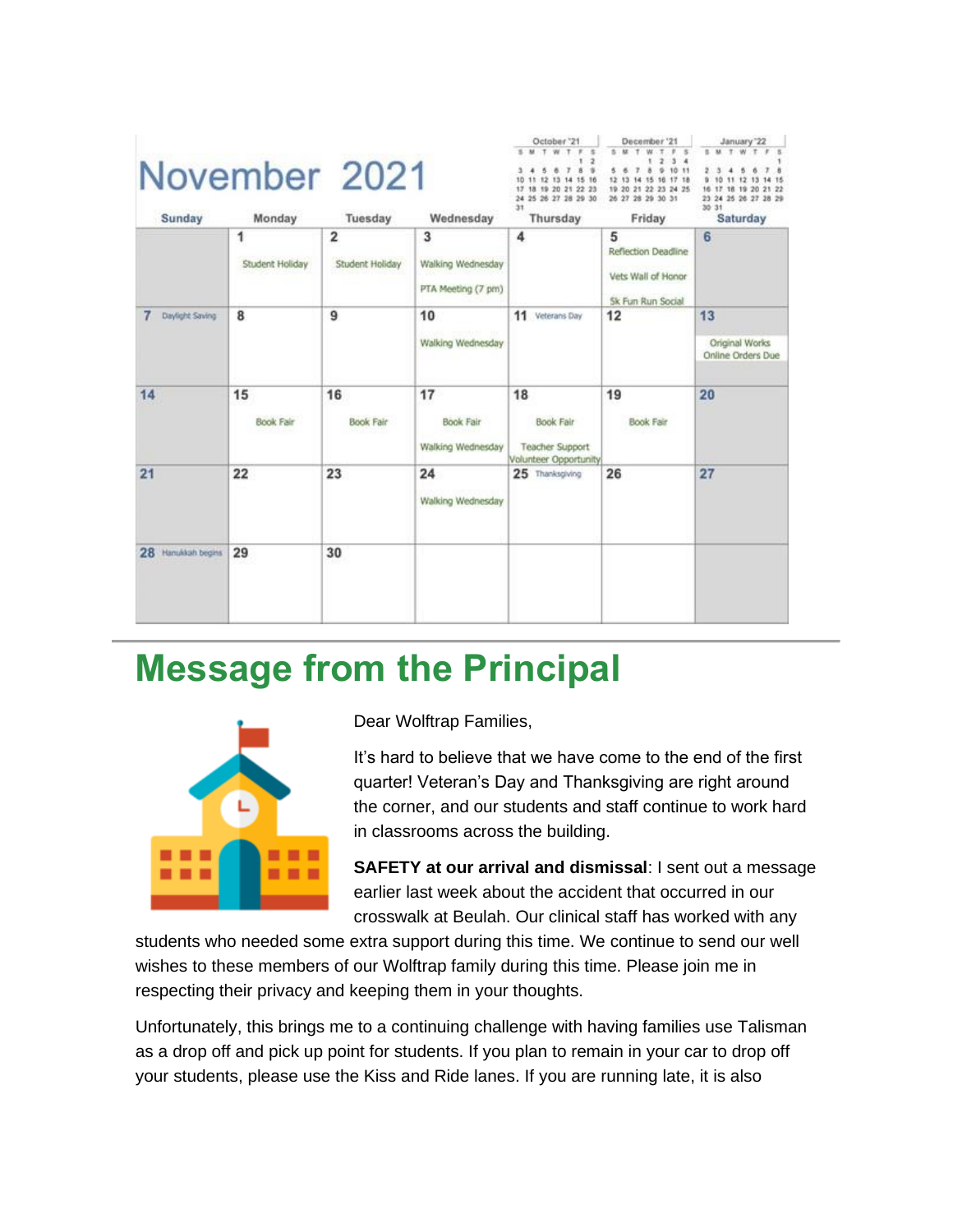appropriate to drop your students at Door One and escort them to the door. However, **PLEASE** do not drop off students at the corner of Wolftrap's sidewalk and Talisman (this is why we have cones along that corner). This blocks traffic on Talisman, and drivers are not prepared to have other cars stop there. We will be having increased adult supervision to remind drivers of this rule for student safety. Please help us with this effort. Thank you!

**Veteran's Day:** One of our parents, Ms. Andrea Dahl, has volunteered to continue her work with gathering photos to honor veterans in our families. Thank you, Ms. Dahl! You should have received a piece of cardstock from school, where you can post pictures to honor members of your family who have served in the military. Ms. Dahl will post these in our cafeteria for students to admire. This is always a treasured part of our Veteran's Day celebration. Students from Girl Scout and Boy Scout troops will be appearing on the news show to highlight Veteran's Day to our community. Additionally, Ms. Barker, our music teacher, has recorded students singing the songs that honor the various branches of the military. These will also be shared on the news show.

**Covid Screening Testing**: Families have reached out to me upon receiving information from FCPS about upcoming screening. This service will be provided by an outside vendor, and we are still preparing for this testing to commence. In order to streamline the process for families who have to register multiple students, FCPS has moved the start date for all student screening testing. Testing will begin on November 15<sup>th</sup>, for those who **have given consent**. Information will be forthcoming about how to preregister and provide consent for COVID-19 testing through a secure online portal shortly. Please know that we will communicate any information on this process as soon as we are able to give the details about how this testing impacts Wolftrap directly. As always, please don't hesitate to contact the office with any questions. The FCPS website with information is linked [here.](https://lnks.gd/l/eyJhbGciOiJIUzI1NiJ9.eyJidWxsZXRpbl9saW5rX2lkIjoxMDAsInVyaSI6ImJwMjpjbGljayIsImJ1bGxldGluX2lkIjoiMjAyMTExMDMuNDgzMTQ4OTEiLCJ1cmwiOiJodHRwczovL3d3dy5mY3BzLmVkdS9yZXR1cm4tc2Nob29sL3JldHVybi1zY2hvb2wtc2FmZXR5L3JldHVybi1zY2hvb2wtY292aWQtMTktdGVzdGluZz91dG1fY29udGVudD0mdXRtX21lZGl1bT1lbWFpbCZ1dG1fbmFtZT0mdXRtX3NvdXJjZT1nb3ZkZWxpdmVyeSZ1dG1fdGVybT0ifQ.t7JitNGMArXEXyOxg72Y8flLFz9LtIakOQC0S2T33Rk/s/858222285/br/116983413909-l)

**HONORING OUR EMPLOYEES! I'm often asked how to honor a teacher or other employee at Wolftrap. . . now is your chance!!!** Nominations are now open for the Outstanding Employee Awards! To submit a nomination for a Wolftrap Elementary School Outstanding Employee in one of the categories below, please complete the nomination through [this Google form link.](https://lnks.gd/l/eyJhbGciOiJIUzI1NiJ9.eyJidWxsZXRpbl9saW5rX2lkIjoxMDEsInVyaSI6ImJwMjpjbGljayIsImJ1bGxldGluX2lkIjoiMjAyMTExMDMuNDgzMTQ4OTEiLCJ1cmwiOiJodHRwczovL2RvY3MuZ29vZ2xlLmNvbS9mb3Jtcy9kL2UvMUZBSXBRTFNlUU9nUmpNazJqSElWQmJ6LTNfdjU5TWc0Umplbl9NOHFyWHFvVG1OVTEwVHo1MUEvdmlld2Zvcm0_dXRtX2NvbnRlbnQ9JnV0bV9tZWRpdW09ZW1haWwmdXRtX25hbWU9JnV0bV9zb3VyY2U9Z292ZGVsaXZlcnkmdXRtX3Rlcm09In0.b4lplMqXsTntxCUluS8bkil6amv1mB1tBnsimFzNz5k/s/858222285/br/116983413909-l) You may nominate one employee at our school or multiple employees (one individual may only nominate one employee per category.) The google form link has more information regarding the criteria for each of these awards and the eligibility requirements are below.

**The deadline to submit a nomination is November 22, 2021.** If you have any questions, please contact Ms. Lisa Johnson at [ldjohnson4@fcps.edu](mailto:ldjohnson4@fcps.edu) Our counselor, Ms.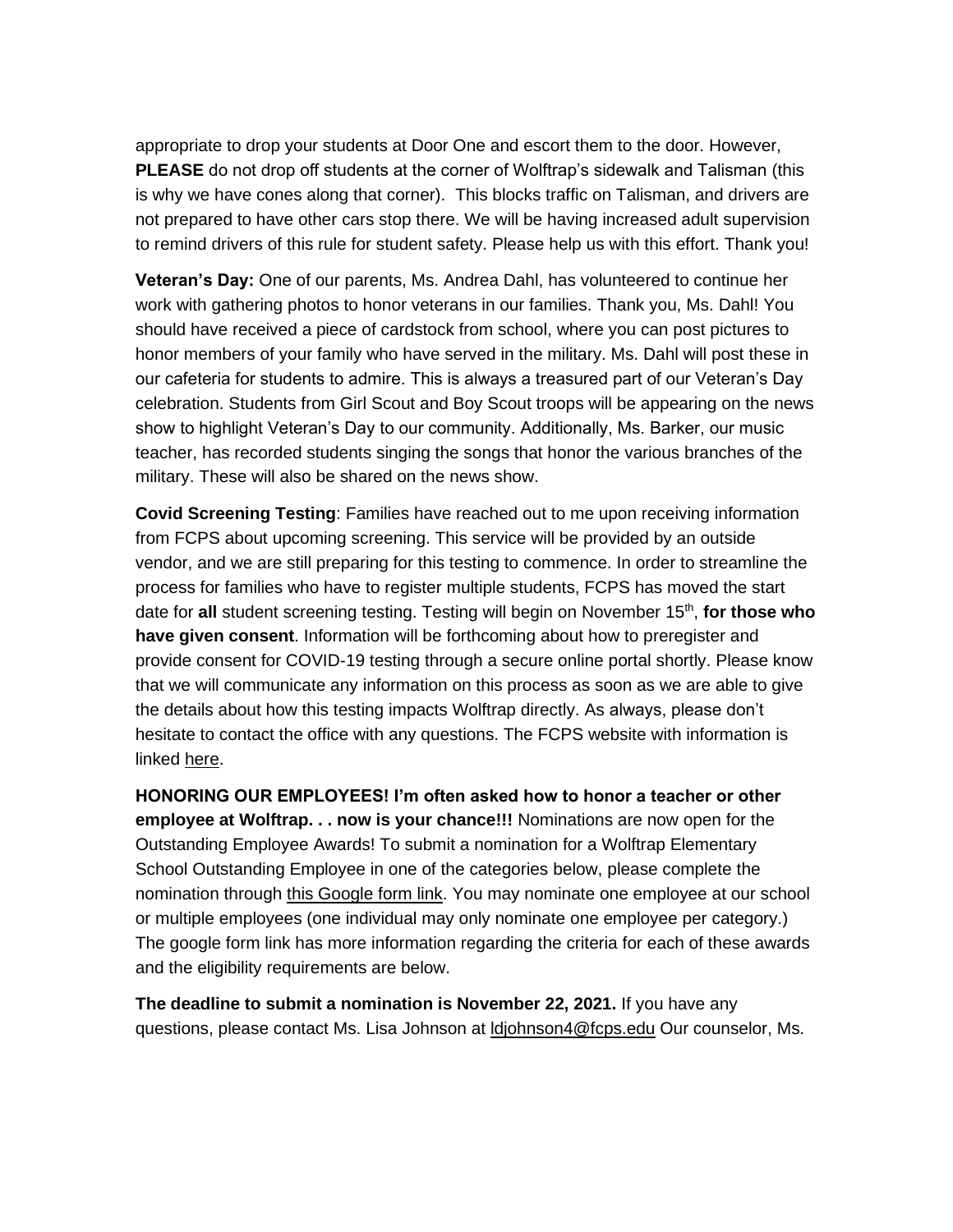Johnson, is heading up this process, and we thank her for her work! Thank you, in advance, for taking the time to honor our amazing staff!

**Upcoming Religious and Cultural Observances:** This week, we celebrate Dia de los Muertos (November 1) and Diwali (November 4). Dia de los Muertos is an opportunity to remember and celebrate the lives of departed loved ones. Wolftrap hopes everyone who celebrates finds peace and happiness today. Diwali celebrations symbolize the victory of light over darkness. To everyone celebrating, we wish you a fun and festive Diwali!

**Progress Reports:** Instead of sending paper copies of progress reports home, parents can view/print their student's progress reports on **SIS ParentVue**. First quarter progress reports will be available on November 6 at 6am. If you do not have a SIS ParentVue account, please email Caroline Kamel [ckamel@fcps.edu](mailto:ckamel@fcps.edu) for help.

Thank you for all that you do to support Wolftrap.

Warmly,

Dr. Maggie Grove Principal

# WOLFTRAP PTA

It is hard to believe we are already into the  $2<sup>nd</sup>$  Quarter in the school year. We have a lot of wonderful events and programs being rolled out by the PTA between now and the holidays.

- Don't forget to have your student submit their Veterans Day poster so we can decorate the cafeteria in honor of our veterans.
- Mark your calendar for our annual Book Fair from Nov. 15-19 in our school library after school hours. We will also have an online Book Fair selection for you to shop.
- Our Original Works program has two groups of deadlines, depending on when your child was able to submit their artwork. Look for flyers coming home in your student's backpack.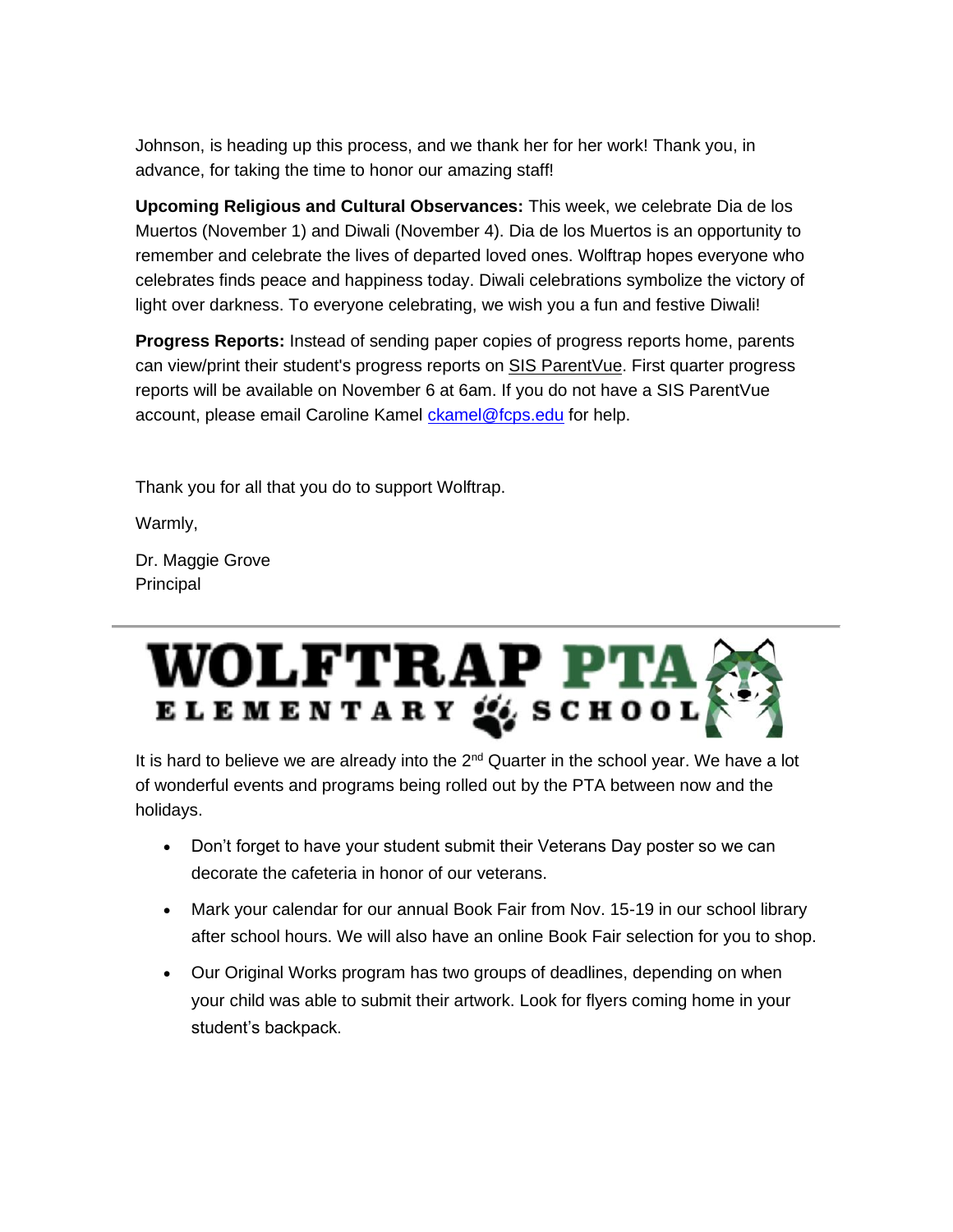Tonight we will host our first evening PTA meeting at 7pm. Please join us for PTA updates, including a presentation from our Safe Routes to Schools team who has advocated for many years for safety at the Talisman and Beulah intersection. Hear about the VDOT construction plans that have been approved and help our team with ideas for advocacy for continued pedestrian safety. We look forward to seeing you there.

#### **2021-2022 PTA Board:**

Corrine Fields, President [\(president@wolftrappta.org\)](mailto:president@wolftrappta.org) Debbie Rhoda-Choate, President-Elect [\(presidentelect@wolftrappta. org\)](mailto:presidentelect@wolftrappta.org) Ashley Uhl, Secretary [\(secretary@wolftrappta.org\)](mailto:secretary@wolftrappta.org) Laura Roper, Treasurer [\(treasurer@wolftrappta.org\)](mailto:treasurer@wolftrappta.org)

### **Spotlight On Dr. Maggie Grove**



Get to know our new Principal, Dr. Grove!

#### **How long have you been at Wolftrap and in what capacity?**

I am beginning my tenth year at Wolftrap. I started in January of 2012, when I took over a fourth grade classroom. I taught fourth grade for 4 years after that. Then, I became the Advanced Academic Resource Teacher for 1 ½ years, before I was named the Assistant Principal in 2018.

#### **What made you want to be Principal at Wolftrap Elementary?**

The Wolftrap community is wonderful, helpful and caring. I have had the opportunity to teach Wolftrap students and work with their families, as well as help lead as part of the administrative team. It is truly a blessing to work with families and students in our school every day. I consider it a honor to lead this group of dedicated educators.

#### **What is your favorite part about coming to Wolftrap every day?**

I DEFINITELY love seeing our students and their smiling eyes behind the masks. I also love being in classrooms to watch our staff work with students and hearing about what students are learning. I love quality time in the cafeteria, too!!

#### **When you look to the future of Wolftrap, what are your top priorities and initiatives?**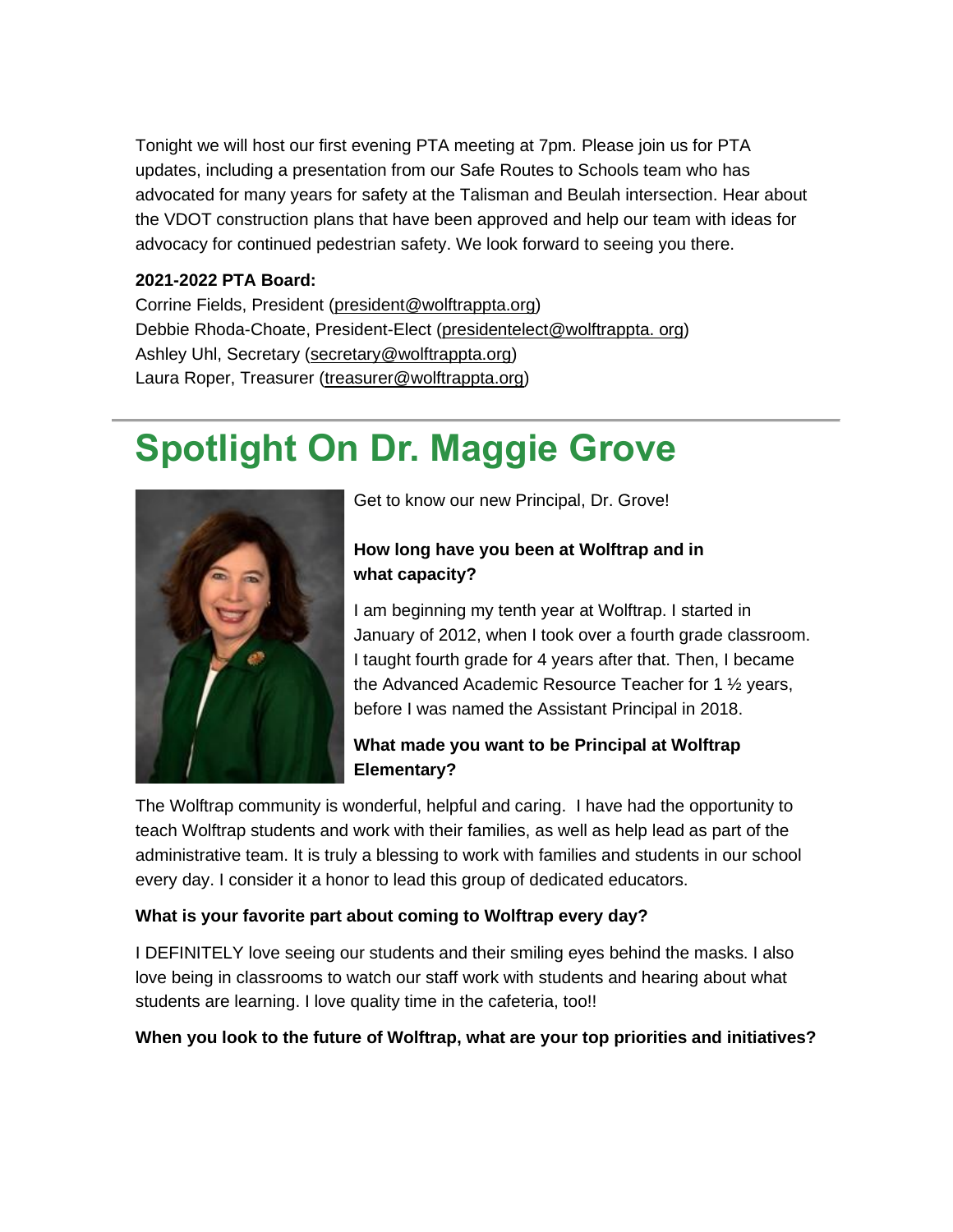This year, our staff will begin creating our mission and vision statement to guide our work moving forward. My top priority is to continue the work to help each student realize his or her greatest potential to become communicators, collaborators, and critical and creative thinkers. I want to support all staff at Wolftrap, as each teacher uses a variety of materials and instruction that help all diverse learners find success. Further, we will continue to support the Portrait of a Graduate skills by providing activities that help students become ethical and global citizens, who are goal directed and resilient. This work includes all of us as a Wolftrap community, supporting each other. I am excited to begin this work together.

### **Virtual PTA Meeting Tonight**

Our first evening virtual PTA meeting of the year will take place tonight, **Wednesday Nov. 3 at 7:00 pm.** Join us to hear updates from the PTA, a special presentation from our Safe Routes to School Team, and ways you can get involved.



[meet.google.com/pyy-bdoh-jfc](https://lnks.gd/l/eyJhbGciOiJIUzI1NiJ9.eyJidWxsZXRpbl9saW5rX2lkIjoxMDMsInVyaSI6ImJwMjpjbGljayIsImJ1bGxldGluX2lkIjoiMjAyMTExMDMuNDgzMTQ4OTEiLCJ1cmwiOiJodHRwOi8vbWVldC5nb29nbGUuY29tL3B5eS1iZG9oLWpmYz91dG1fY29udGVudD0mdXRtX21lZGl1bT1lbWFpbCZ1dG1fbmFtZT0mdXRtX3NvdXJjZT1nb3ZkZWxpdmVyeSZ1dG1fdGVybT0ifQ.kXMJKRi2uaU5XPRzOR71vcdQs770kHjViTbMyH-snp0/s/858222285/br/116983413909-l)

[Join by phone](tel:+1-516-268-6826)

(US) +1 516-268-6826 PIN: 721 151 877#

### **Veterans Day Wall of Valor**



Please help us honor our Veterans! A Wall of Valor will be displayed in the cafeteria of the school to help students understand and acknowledge the Veterans in our school community. Students should have received a red, white, or blue blank piece of cardstock in their Friday folders for them to decorate and return to school.

Please have your child decorate the front of the card stock and return the completed poster to school by Friday, Nov. 5, 2021 so that we can decorate the cafeteria after school that Friday. We will continue to put up posters through Veterans Day, November 11th. The Wall of Valor posters will remain

on display in the cafeteria through the month of November. We will return these posters and photographs to the students by the first week in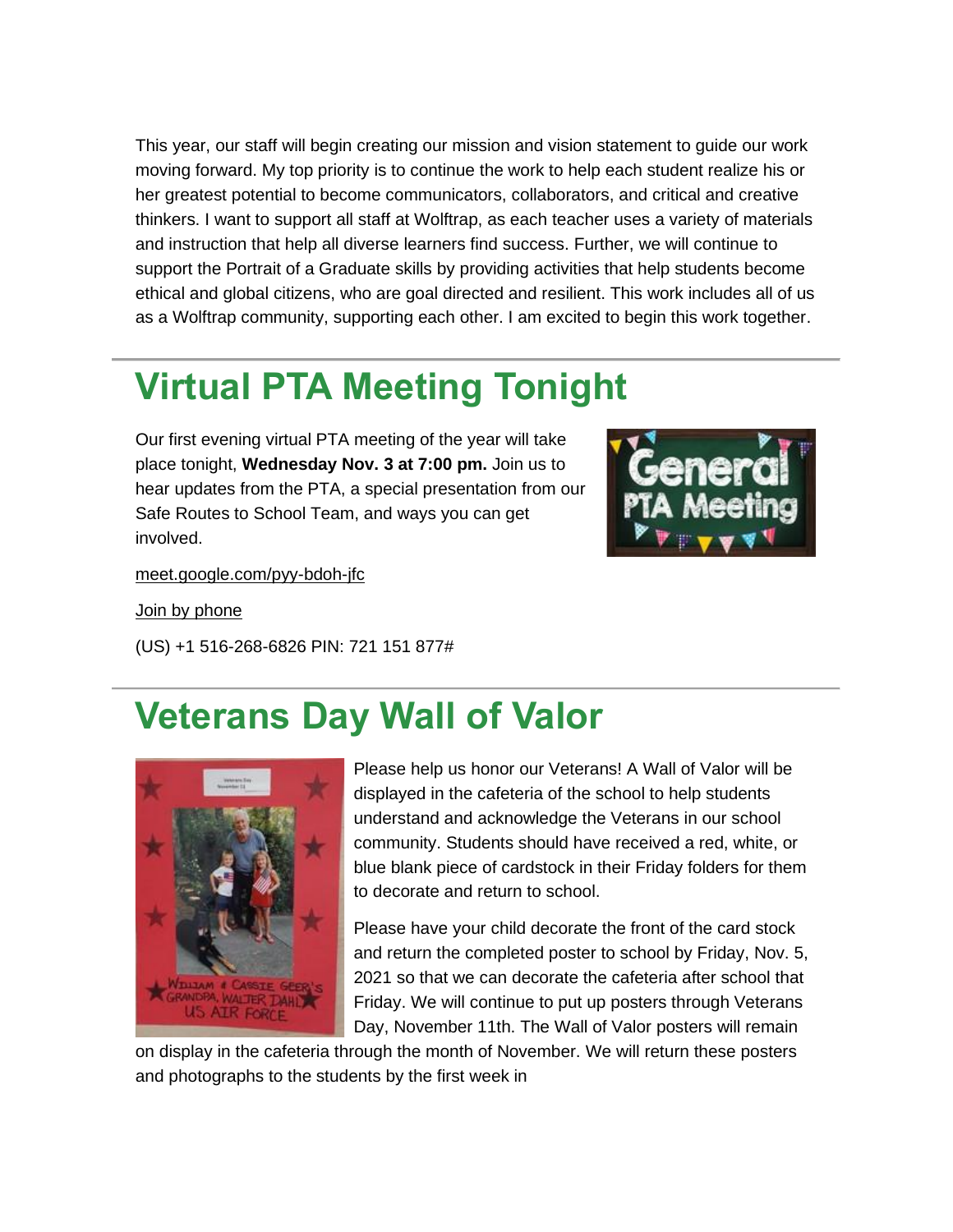December.

Additional card stock is available in the front office should your child want to make several posters of Veteran family members for the Wall of Valor.

Don't forget to include your Student's Name, Grade and Teacher on the back of the poster and on any photographs.

### **Wolftrap 5k & Fun Run Volunteer Social Event Nov 5, 5pm**

#### **Put it on your calendars for this Friday!**

The PTA is looking to rebuild our 5k committee which has been our largest committee in the past creating a tremendously fun event. **Come on Friday November 5th at 5pm for an outdoor adult social event** in the Clarks Glen Rd cul de sac (1907 Clarks Glen Pl, Vienna VA) to learn more about the 5k, enjoy light beverages, and even games! We can't do this without our volunteers. 5k & Fun Run volunteer activities start as early as December. Come learn, have fun, and be social! Please have a mask with you.



Immediate questions? Email [wolftrap5k@gmail.com.](mailto:wolftrap5k@gmail.com)

### **Reflections Deadline Extended**



Thanks to the Fairfax County PTA we are able to extend this year's Reflections deadline to **November 5th at 5PM**. [Click](https://lnks.gd/l/eyJhbGciOiJIUzI1NiJ9.eyJidWxsZXRpbl9saW5rX2lkIjoxMDQsInVyaSI6ImJwMjpjbGljayIsImJ1bGxldGluX2lkIjoiMjAyMTExMDMuNDgzMTQ4OTEiLCJ1cmwiOiJodHRwczovL2xua3MuZ2QvbC9leUpoYkdjaU9pSklVekkxTmlKOS5leUppZFd4c1pYUnBibDlzYVc1clgybGtJam94TWpJc0luVnlhU0k2SW1Kd01qcGpiR2xqYXlJc0ltSjFiR3hsZEdsdVgybGtJam9pTWpBeU1UQTVNRGN1TkRVMU9ESTNOVEVpTENKMWNtd2lPaUpvZEhSd2N6b3ZMM2R2YkdaMGNtRndjSFJoTG0xbGJXSmxjbk5vYVhCMGIyOXNhMmwwTG1OdmJTOWhjM05sZEhNdk1EQXlNekF2VW1WbWJHVmpkR2x2Ym5Ndk1qRXRNakpmYzNSMVpHVnVkQzF3WVdOclpYUXRkR1Z0Y0d4aGRHVmZjbVZtYkdWamRHbHZibk11Y0dSbVAzVjBiVjlqYjI1MFpXNTBQU1oxZEcxZmJXVmthWFZ0UFdWdFlXbHNKblYwYlY5dVlXMWxQU1oxZEcxZmMyOTFjbU5sUFdkdmRtUmxiR2wyWlhKNUpuVjBiVjkwWlhKdFBTSjkudlhCUFhmTWhCR1VobjN3dEVGbVFtZlRaeEdNWExUZDlOYXJ5dkdyVEJMVS9zLzc1NzEzNDg5Ni9ici8xMTE5ODM1MTgyMzYtbD91dG1fY29udGVudD0mdXRtX21lZGl1bT1lbWFpbCZ1dG1fbmFtZT0mdXRtX3NvdXJjZT1nb3ZkZWxpdmVyeSZ1dG1fdGVybT0ifQ.MyOCJRTz2HxCeDRMt-RyiwXbmSsIDe-hkQag_5rtsI0/s/858222285/br/116983413909-l)  [here for more information](https://lnks.gd/l/eyJhbGciOiJIUzI1NiJ9.eyJidWxsZXRpbl9saW5rX2lkIjoxMDQsInVyaSI6ImJwMjpjbGljayIsImJ1bGxldGluX2lkIjoiMjAyMTExMDMuNDgzMTQ4OTEiLCJ1cmwiOiJodHRwczovL2xua3MuZ2QvbC9leUpoYkdjaU9pSklVekkxTmlKOS5leUppZFd4c1pYUnBibDlzYVc1clgybGtJam94TWpJc0luVnlhU0k2SW1Kd01qcGpiR2xqYXlJc0ltSjFiR3hsZEdsdVgybGtJam9pTWpBeU1UQTVNRGN1TkRVMU9ESTNOVEVpTENKMWNtd2lPaUpvZEhSd2N6b3ZMM2R2YkdaMGNtRndjSFJoTG0xbGJXSmxjbk5vYVhCMGIyOXNhMmwwTG1OdmJTOWhjM05sZEhNdk1EQXlNekF2VW1WbWJHVmpkR2x2Ym5Ndk1qRXRNakpmYzNSMVpHVnVkQzF3WVdOclpYUXRkR1Z0Y0d4aGRHVmZjbVZtYkdWamRHbHZibk11Y0dSbVAzVjBiVjlqYjI1MFpXNTBQU1oxZEcxZmJXVmthWFZ0UFdWdFlXbHNKblYwYlY5dVlXMWxQU1oxZEcxZmMyOTFjbU5sUFdkdmRtUmxiR2wyWlhKNUpuVjBiVjkwWlhKdFBTSjkudlhCUFhmTWhCR1VobjN3dEVGbVFtZlRaeEdNWExUZDlOYXJ5dkdyVEJMVS9zLzc1NzEzNDg5Ni9ici8xMTE5ODM1MTgyMzYtbD91dG1fY29udGVudD0mdXRtX21lZGl1bT1lbWFpbCZ1dG1fbmFtZT0mdXRtX3NvdXJjZT1nb3ZkZWxpdmVyeSZ1dG1fdGVybT0ifQ.MyOCJRTz2HxCeDRMt-RyiwXbmSsIDe-hkQag_5rtsI0/s/858222285/br/116983413909-l) and detailed contest rules. To submit your student's work, please click on the following link and complete the entry

form: [https://form.jotform.com/212535067093151](https://lnks.gd/l/eyJhbGciOiJIUzI1NiJ9.eyJidWxsZXRpbl9saW5rX2lkIjoxMDUsInVyaSI6ImJwMjpjbGljayIsImJ1bGxldGluX2lkIjoiMjAyMTExMDMuNDgzMTQ4OTEiLCJ1cmwiOiJodHRwczovL2Zvcm0uam90Zm9ybS5jb20vMjEyNTM1MDY3MDkzMTUxP3V0bV9jb250ZW50PSZ1dG1fbWVkaXVtPWVtYWlsJnV0bV9uYW1lPSZ1dG1fc291cmNlPWdvdmRlbGl2ZXJ5JnV0bV90ZXJtPSJ9.gZYu7yx1BuZfLdOFd_6yfeTfItAjbFSgC9R6MOgJMOM/s/858222285/br/116983413909-l)

Students may submit one entry in any single category or participate in multiple (or even all six) categories. Please fill out **a separate entry form** for each category your child enters. Contact [wendy.l.rosner@gmail.com](mailto:wendy.l.rosner@gmail.com) with any questions or for more information.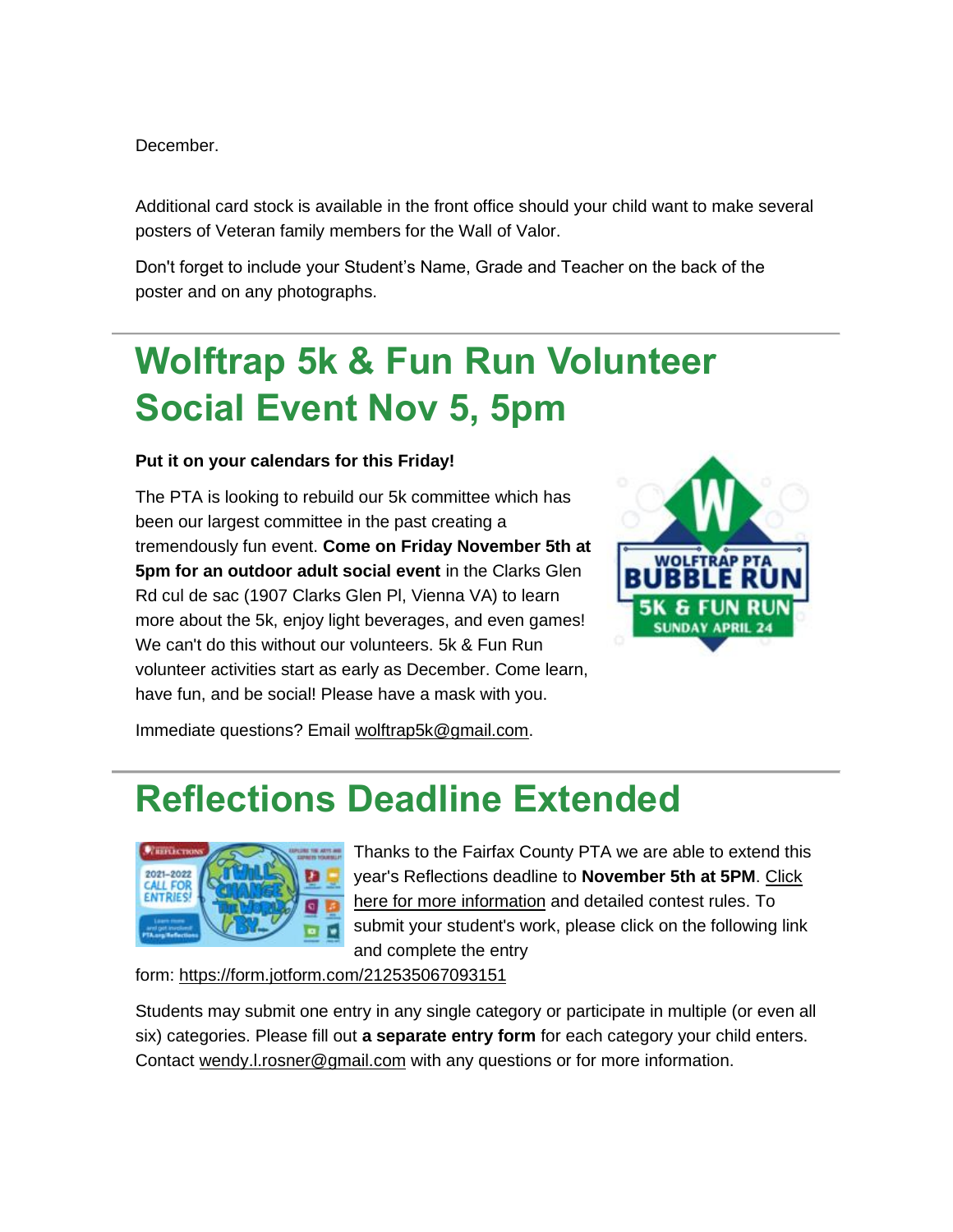## **Original Works Online Orders**

With COVID and quarantines impacting when our students completed their Original Works final projects, this year's program will have two sets of dates for ordering:

- -- 1st group Ordering time: 11/5 to 11/13
- -- 2nd group Ordering time: 11/19 to 12/15

Here you can see the full schedule for 2021: [https://wolftrappta.membershiptoolkit.com/Original\\_Works](https://lnks.gd/l/eyJhbGciOiJIUzI1NiJ9.eyJidWxsZXRpbl9saW5rX2lkIjoxMDYsInVyaSI6ImJwMjpjbGljayIsImJ1bGxldGluX2lkIjoiMjAyMTExMDMuNDgzMTQ4OTEiLCJ1cmwiOiJodHRwczovL3dvbGZ0cmFwcHRhLm1lbWJlcnNoaXB0b29sa2l0LmNvbS9PcmlnaW5hbF9Xb3Jrcz91dG1fY29udGVudD0mdXRtX21lZGl1bT1lbWFpbCZ1dG1fbmFtZT0mdXRtX3NvdXJjZT1nb3ZkZWxpdmVyeSZ1dG1fdGVybT0ifQ.sUDH27tTQ3eoQDK2TTNt0RW4JSYBSKOy6rf1iaIL9cw/s/858222285/br/116983413909-l)



This Friday 11/5, families in the 1st group will receive the

Original Works "Dear Family Letters" with the custom flyers. Please check your child's Friday folder. These letters will provide individual online access codes for each family to access artwork in the Online Gallery and purchase products. We have wonderful keepsakes for gifts, like mugs, magnet sets, key chains and more.

Please place your order as soon as possible, following the ordering instructions here: [https://store.originalworks.com/gallerylogin](https://lnks.gd/l/eyJhbGciOiJIUzI1NiJ9.eyJidWxsZXRpbl9saW5rX2lkIjoxMDcsInVyaSI6ImJwMjpjbGljayIsImJ1bGxldGluX2lkIjoiMjAyMTExMDMuNDgzMTQ4OTEiLCJ1cmwiOiJodHRwczovL3N0b3JlLm9yaWdpbmFsd29ya3MuY29tL2dhbGxlcnlsb2dpbj91dG1fY29udGVudD0mdXRtX21lZGl1bT1lbWFpbCZ1dG1fbmFtZT0mdXRtX3NvdXJjZT1nb3ZkZWxpdmVyeSZ1dG1fdGVybT0ifQ.dQ2qF4cb6Iny-S0MiLGXqUHI60aAfZGMCu1lChcp60M/s/858222285/br/116983413909-l)

**Orders are due Saturday, November 13th.**

### **Return of Book Fair**



We are so excited to be bringing Book Fair back to our Library! This year it will take place from 15-19 November. This is an amazing and fun event that is a fundraiser for our school as well and a great opportunity to purchase books around the holidays. Some things will be the same as in years past and some a bit different. A few key details below:

-- Students will have a chance to add books to a *typed and printed* Wish List.

-- Teachers will have a Wish List - please consider donating to your child's classroom! Books will be labeled for the teachers from your child so they can see their own names in the books!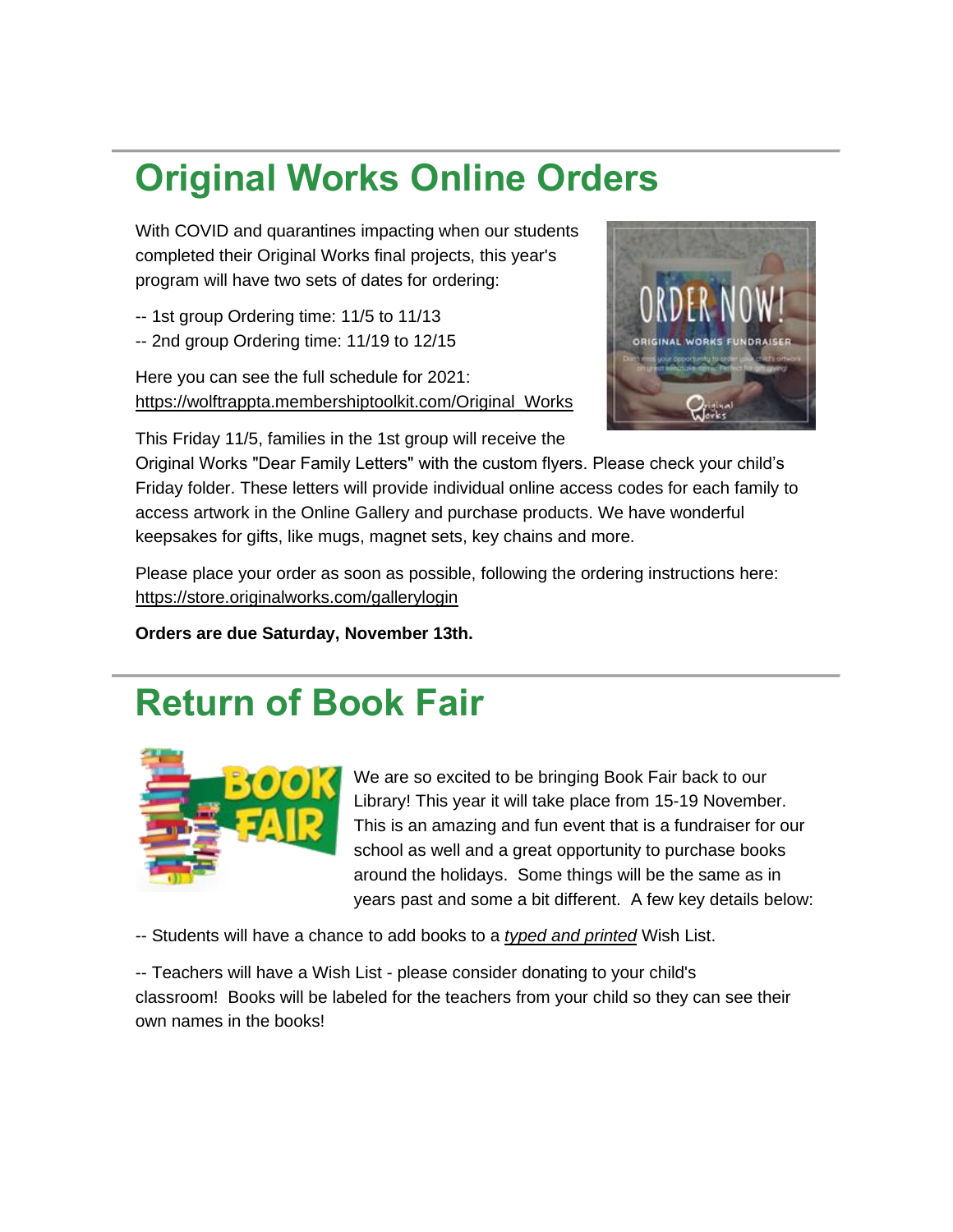-- Family Shopping at the Book Fair: We are limiting the amount of families who can come in and out. There are 30 minute intervals with a max of 10 families per timeframe. [Sign up](https://lnks.gd/l/eyJhbGciOiJIUzI1NiJ9.eyJidWxsZXRpbl9saW5rX2lkIjoxMDksInVyaSI6ImJwMjpjbGljayIsImJ1bGxldGluX2lkIjoiMjAyMTExMDMuNDgzMTQ4OTEiLCJ1cmwiOiJodHRwczovL3d3dy5zaWdudXBnZW5pdXMuY29tL2dvLzIwZjA5NDhhOWFiMjNhYTgtd29sZnRyYXAxP3V0bV9jb250ZW50PSZ1dG1fbWVkaXVtPWVtYWlsJnV0bV9uYW1lPSZ1dG1fc291cmNlPWdvdmRlbGl2ZXJ5JnV0bV90ZXJtPSJ9.pe4Cj11ijJ1jW9EFI29__3rQMo99Q2xzWJtzhiWr4Ao/s/858222285/br/116983413909-l)  [here.](https://lnks.gd/l/eyJhbGciOiJIUzI1NiJ9.eyJidWxsZXRpbl9saW5rX2lkIjoxMDksInVyaSI6ImJwMjpjbGljayIsImJ1bGxldGluX2lkIjoiMjAyMTExMDMuNDgzMTQ4OTEiLCJ1cmwiOiJodHRwczovL3d3dy5zaWdudXBnZW5pdXMuY29tL2dvLzIwZjA5NDhhOWFiMjNhYTgtd29sZnRyYXAxP3V0bV9jb250ZW50PSZ1dG1fbWVkaXVtPWVtYWlsJnV0bV9uYW1lPSZ1dG1fc291cmNlPWdvdmRlbGl2ZXJ5JnV0bV90ZXJtPSJ9.pe4Cj11ijJ1jW9EFI29__3rQMo99Q2xzWJtzhiWr4Ao/s/858222285/br/116983413909-l)

-- Volunteers still needed! [Sign up here.](https://lnks.gd/l/eyJhbGciOiJIUzI1NiJ9.eyJidWxsZXRpbl9saW5rX2lkIjoxMTAsInVyaSI6ImJwMjpjbGljayIsImJ1bGxldGluX2lkIjoiMjAyMTExMDMuNDgzMTQ4OTEiLCJ1cmwiOiJodHRwczovL3d3dy5zaWdudXBnZW5pdXMuY29tL2dvLzEwYzA0NDlhZmFlMjNhNzUtMjAxOT91dG1fY29udGVudD0mdXRtX21lZGl1bT1lbWFpbCZ1dG1fbmFtZT0mdXRtX3NvdXJjZT1nb3ZkZWxpdmVyeSZ1dG1fdGVybT0ifQ.UwKbOGBqoaIDDBPts3gGTRjj8GailDw786fLaBJfieY/s/858222285/br/116983413909-l)

For more information, please contact [bookfair@wolftrappta.org.](mailto:bookfair@wolftrappta.org)

## **Teacher Support Team**

**Let's help free up some tasks from our teachers and staff!** Volunteers are invited to the outdoor tent to help support our teachers with stuffing Friday folders, stapling/cutting/sorting projects, and other administrative tasks.



Our first opportunity will be on **Thursday, Nov. 18th from 2:00 to 3:00pm**. [Sign-up here](https://lnks.gd/l/eyJhbGciOiJIUzI1NiJ9.eyJidWxsZXRpbl9saW5rX2lkIjoxMTEsInVyaSI6ImJwMjpjbGljayIsImJ1bGxldGluX2lkIjoiMjAyMTExMDMuNDgzMTQ4OTEiLCJ1cmwiOiJodHRwczovL3d3dy5zaWdudXBnZW5pdXMuY29tL2dvLzEwQzA4NENBQUFBMjJBNkZGMi10ZWFjaGVyP3V0bV9jb250ZW50PSZ1dG1fbWVkaXVtPWVtYWlsJnV0bV9uYW1lPSZ1dG1fc291cmNlPWdvdmRlbGl2ZXJ5JnV0bV90ZXJtPSJ9.PAF37CEhzHnqHZ_qPcg3d-OWbpaTXk4d1FdOd6nYJGw/s/858222285/br/116983413909-l)  [to volunteer.](https://lnks.gd/l/eyJhbGciOiJIUzI1NiJ9.eyJidWxsZXRpbl9saW5rX2lkIjoxMTEsInVyaSI6ImJwMjpjbGljayIsImJ1bGxldGluX2lkIjoiMjAyMTExMDMuNDgzMTQ4OTEiLCJ1cmwiOiJodHRwczovL3d3dy5zaWdudXBnZW5pdXMuY29tL2dvLzEwQzA4NENBQUFBMjJBNkZGMi10ZWFjaGVyP3V0bV9jb250ZW50PSZ1dG1fbWVkaXVtPWVtYWlsJnV0bV9uYW1lPSZ1dG1fc291cmNlPWdvdmRlbGl2ZXJ5JnV0bV90ZXJtPSJ9.PAF37CEhzHnqHZ_qPcg3d-OWbpaTXk4d1FdOd6nYJGw/s/858222285/br/116983413909-l)

## **Wolftrap Directory Is Live for PTA Members**

The Wolftrap Directory is now live and accessible via our website and mobile application for Wolftrap PTA members!

Don't have the **Mobile App**? The Mobile App is a great addition to our PTA suite of tools augmenting our existing website. Download today on [Apple Store](https://lnks.gd/l/eyJhbGciOiJIUzI1NiJ9.eyJidWxsZXRpbl9saW5rX2lkIjoxMTIsInVyaSI6ImJwMjpjbGljayIsImJ1bGxldGluX2lkIjoiMjAyMTExMDMuNDgzMTQ4OTEiLCJ1cmwiOiJodHRwczovL2FwcHMuYXBwbGUuY29tL3VzL2FwcC9tZW1iZXJzaGlwLXRvb2xraXQvaWQ5MTIxNjkyNzY_dXRtX2NvbnRlbnQ9JnV0bV9tZWRpdW09ZW1haWwmdXRtX25hbWU9JnV0bV9zb3VyY2U9Z292ZGVsaXZlcnkmdXRtX3Rlcm09In0.eTPQfmQBnlfsvW7wlnczSUs-1u4pWUHUooGiMTk826s/s/858222285/br/116983413909-l) or [Google Play](https://lnks.gd/l/eyJhbGciOiJIUzI1NiJ9.eyJidWxsZXRpbl9saW5rX2lkIjoxMTMsInVyaSI6ImJwMjpjbGljayIsImJ1bGxldGluX2lkIjoiMjAyMTExMDMuNDgzMTQ4OTEiLCJ1cmwiOiJodHRwczovL3BsYXkuZ29vZ2xlLmNvbS9zdG9yZS9hcHBzL2RldGFpbHM_aWQ9Y29tLm1lbWJlcnNoaXB0b29sa2l0Lm1vYmlsZWFwcCZ1dG1fY29udGVudD0mdXRtX21lZGl1bT1lbWFpbCZ1dG1fbmFtZT0mdXRtX3NvdXJjZT1nb3ZkZWxpdmVyeSZ1dG1fdGVybT0ifQ.MCxcSNBU6rK73BzWaF3JM7UpxBGgpquFrMGMnFhkNDM/s/858222285/br/116983413909-l) Store. Login using your Wolftrap PTA website login.

**Can I still join the PTA and get access to the directory?** Yes! [Join the PTA](https://lnks.gd/l/eyJhbGciOiJIUzI1NiJ9.eyJidWxsZXRpbl9saW5rX2lkIjoxMTQsInVyaSI6ImJwMjpjbGljayIsImJ1bGxldGluX2lkIjoiMjAyMTExMDMuNDgzMTQ4OTEiLCJ1cmwiOiJodHRwczovL3dvbGZ0cmFwcHRhLm1lbWJlcnNoaXB0b29sa2l0LmNvbS9mb3JtL20vMTQ2ODEzP3V0bV9jb250ZW50PSZ1dG1fbWVkaXVtPWVtYWlsJnV0bV9uYW1lPSZ1dG1fc291cmNlPWdvdmRlbGl2ZXJ5JnV0bV90ZXJtPSJ9.7JBx_lKmt0gva7ZiwBqqcyEpncZ_LeIVWwDoqrJTcNs/s/858222285/br/116983413909-l) for only \$25 on our website and you will automatically gain access to the directory.

**Can I still update my directory information?** Yes, login to the website to update your account [here.](https://lnks.gd/l/eyJhbGciOiJIUzI1NiJ9.eyJidWxsZXRpbl9saW5rX2lkIjoxMTUsInVyaSI6ImJwMjpjbGljayIsImJ1bGxldGluX2lkIjoiMjAyMTExMDMuNDgzMTQ4OTEiLCJ1cmwiOiJodHRwczovL3dvbGZ0cmFwcHRhLm1lbWJlcnNoaXB0b29sa2l0LmNvbS9PcGVuX0Zvcm1zP3V0bV9jb250ZW50PSZ1dG1fbWVkaXVtPWVtYWlsJnV0bV9uYW1lPSZ1dG1fc291cmNlPWdvdmRlbGl2ZXJ5JnV0bV90ZXJtPSJ9.5LFauISL5B_gWVxYtjiLRicQ5XRKWKntqudF4CRLDQ4/s/858222285/br/116983413909-l) Any information not updated by Nov 3rd will be printed as is in the physical directory going out later in November.

Questions? Email [webmaster@wolftrappta.org](mailto:webmaster@wolftrappta.org)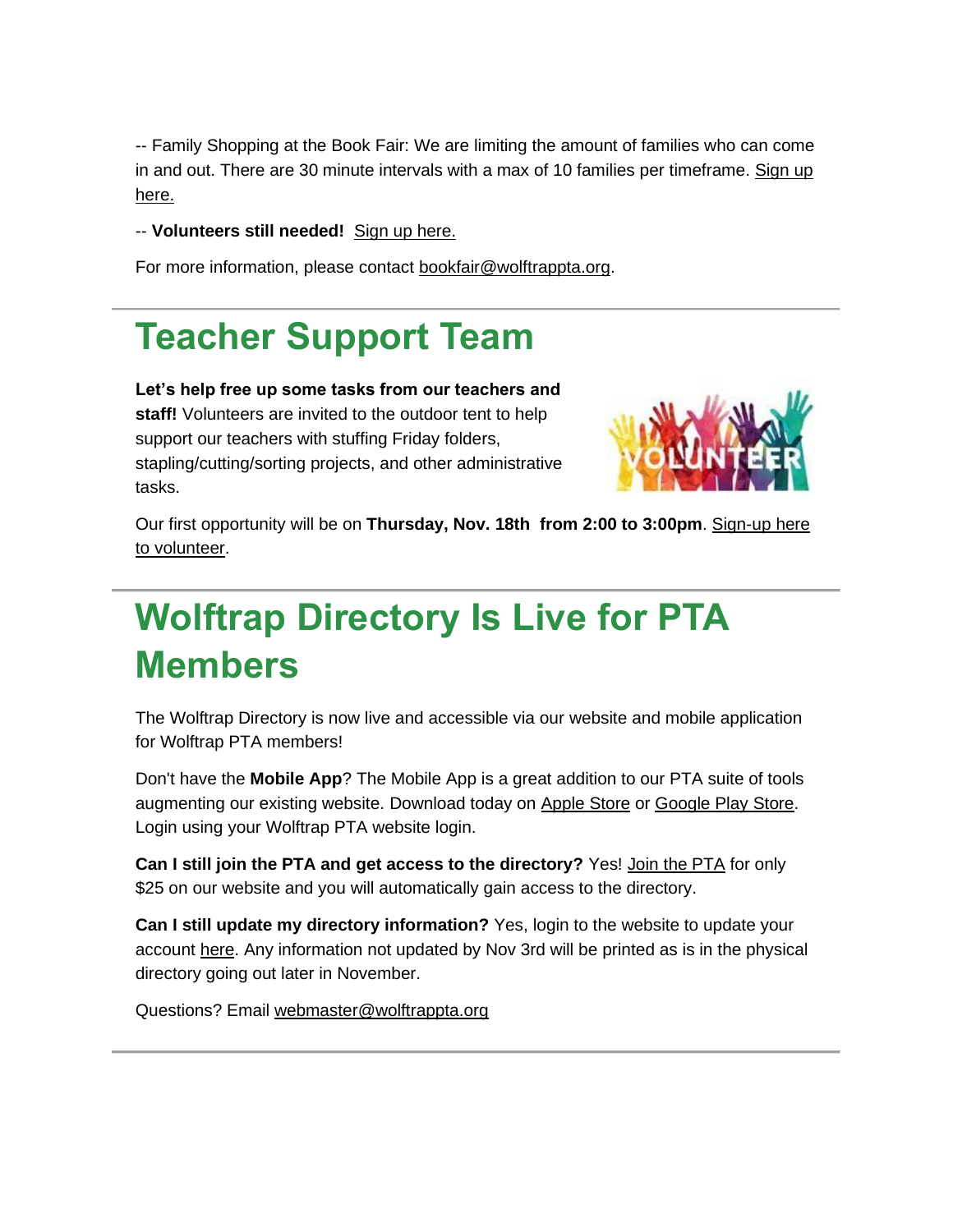### **Yearbook Photos**



**Photo Reminder to All Parents** - Thank you for all the wonderful photos you've sent so far to the Yearbook email: [yearbook@wolftrappta.org.](mailto:yearbook@wolftrappta.org) They do a great job to capture all of our fun events and memories throughout the year, and we will continue to collect them for the next few months.

Please remember to **include your child's/children's name, teacher, and grade level** to help us place them on the right class pages!

All pictures are welcome, and don't forget pictures of your child doing things like playing instruments, enjoying extracurriculars, recess, lunch, etc. We'd love to get a few more from:

- \* Virtual Family Science Night
- \* Wear Orange Unity Day
- \* Original Works artwork or Reflections projects
- \* Walking Wednesdays

Remember to capture upcoming events or any school work your child would like highlighted!

### **Walking Wednesdays**

Thanks to all the walkers and bikers who participate in Walking Wednesday! **Parent volunteers are needed** to help check students in on Wednesday morning from 8:00-8:30am so we can determine a Golden Sneaker winner. [Sign-up here to help.](https://lnks.gd/l/eyJhbGciOiJIUzI1NiJ9.eyJidWxsZXRpbl9saW5rX2lkIjoxMTYsInVyaSI6ImJwMjpjbGljayIsImJ1bGxldGluX2lkIjoiMjAyMTExMDMuNDgzMTQ4OTEiLCJ1cmwiOiJodHRwczovL3d3dy5zaWdudXBnZW5pdXMuY29tL2dvLzIwZjBjNGFhZWE5MmNhMWZlMy13YWxraW5nP3V0bV9jb250ZW50PSZ1dG1fbWVkaXVtPWVtYWlsJnV0bV9uYW1lPSZ1dG1fc291cmNlPWdvdmRlbGl2ZXJ5JnV0bV90ZXJtPSJ9.TMUiw7NrV8lQPxhljuYXG_RmVDVmDFa6G9ObgULg9P8/s/858222285/br/116983413909-l)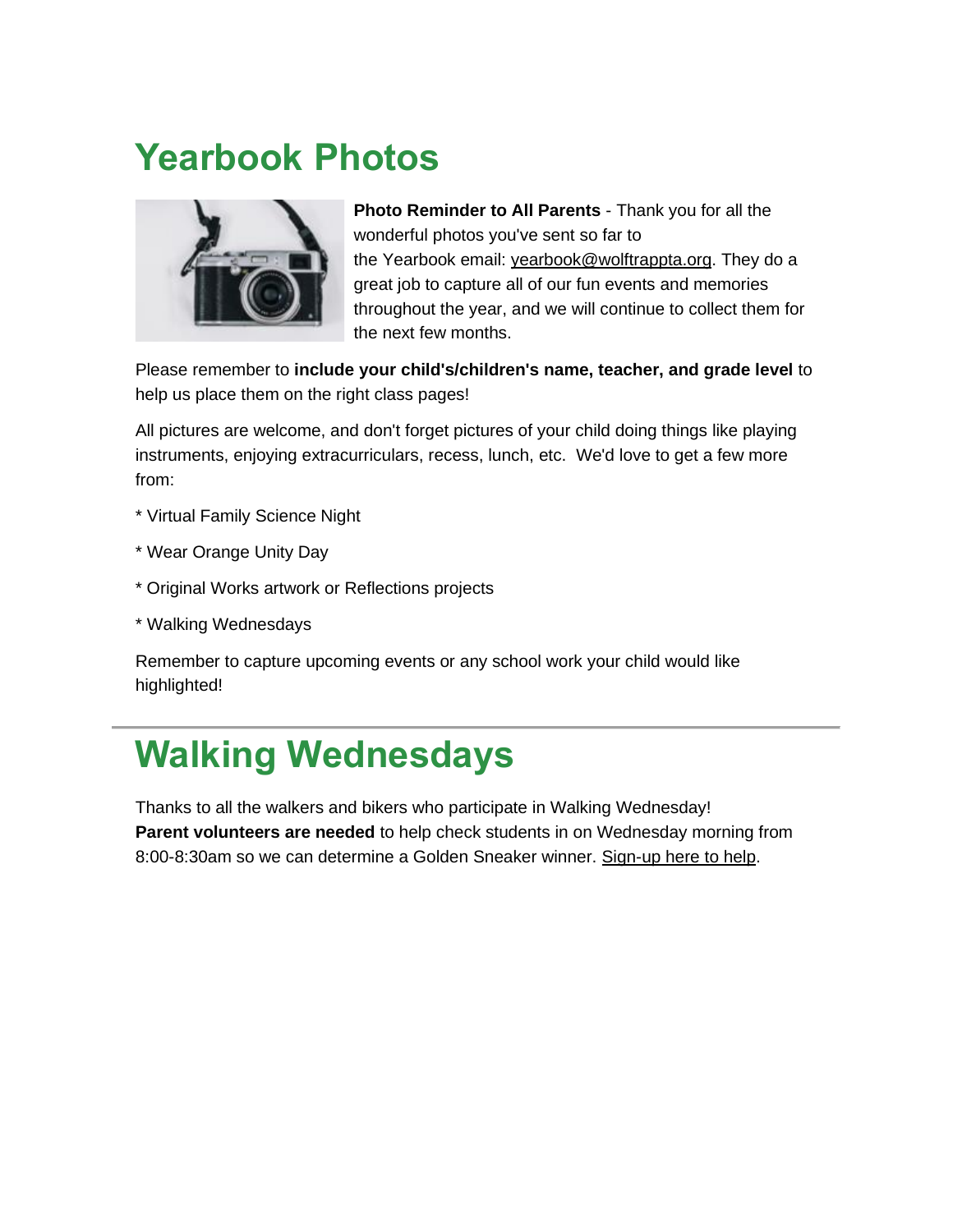

### **Kindergarten Fall Party 2021**

The Kindergartners had an outdoor Fall party on October 28th, which turned out to be a beautiful sunny day for a party! Each class rotated through four different stations. They went through an obstacle course and had a mini field day with an "eyeball" on spoon race, a sack race and a "candy-corn" ring toss. At the STEM station they made "blow-up ghosts" by inflating balloons by mixing vinegar and baking soda and they also made candy structures using gummy candy and toothpicks. Finally at the craft station they made popsicle stick pumpkin door hangers and lollipop ghosts. The kids all seemed to have a great time! Thank you to all the teachers and parent volunteers who made this fun day possible!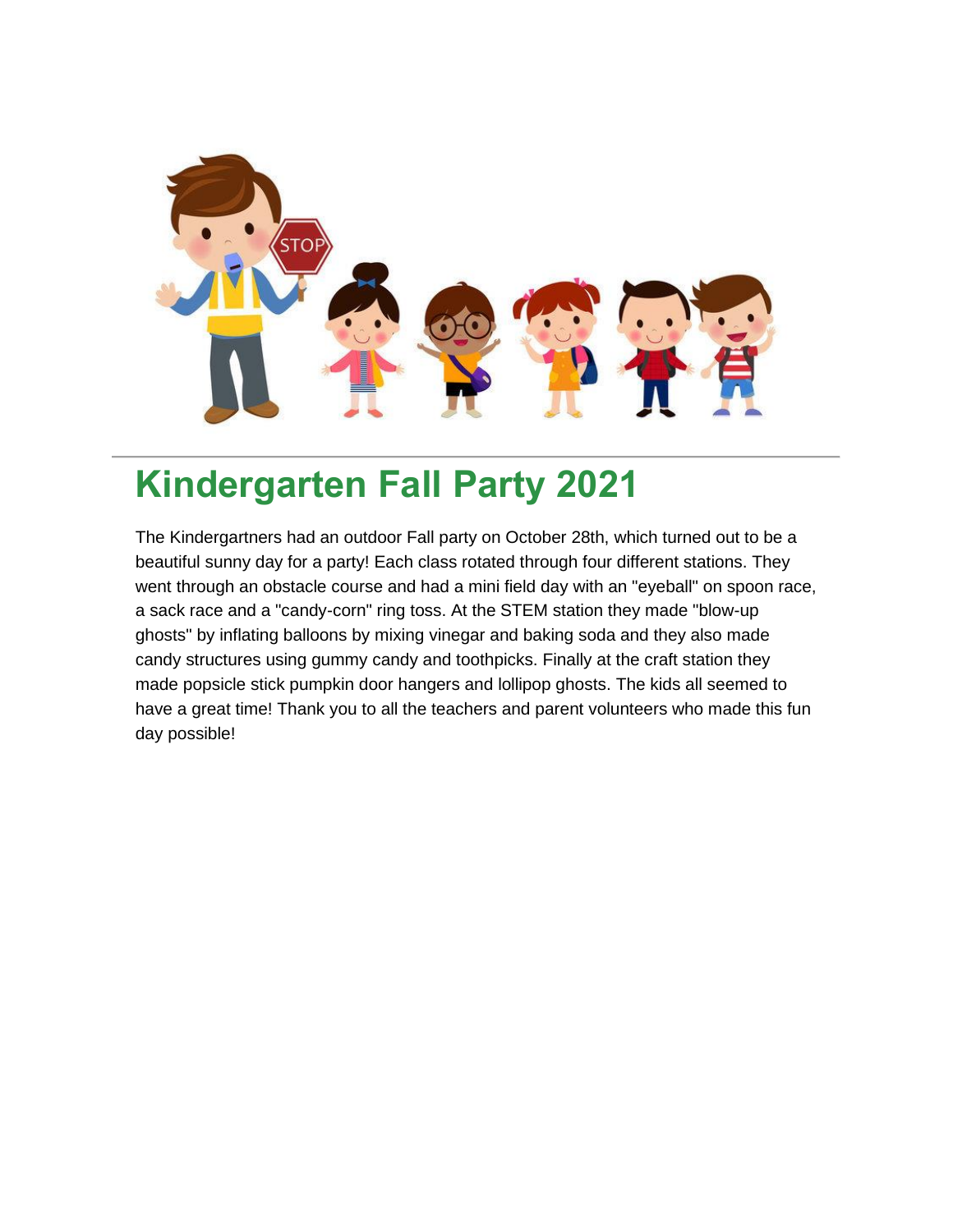

### **Community Updates**

### **Fairfax County Special Education PTA (SEPTA) Support Resources & Upcoming Events**

SEPTA continues to provide great resources, events, and general links to support the FCPS community. All these opportunities are **FREE** unless noted. In most cases **you must register** if registration information is provided. Check